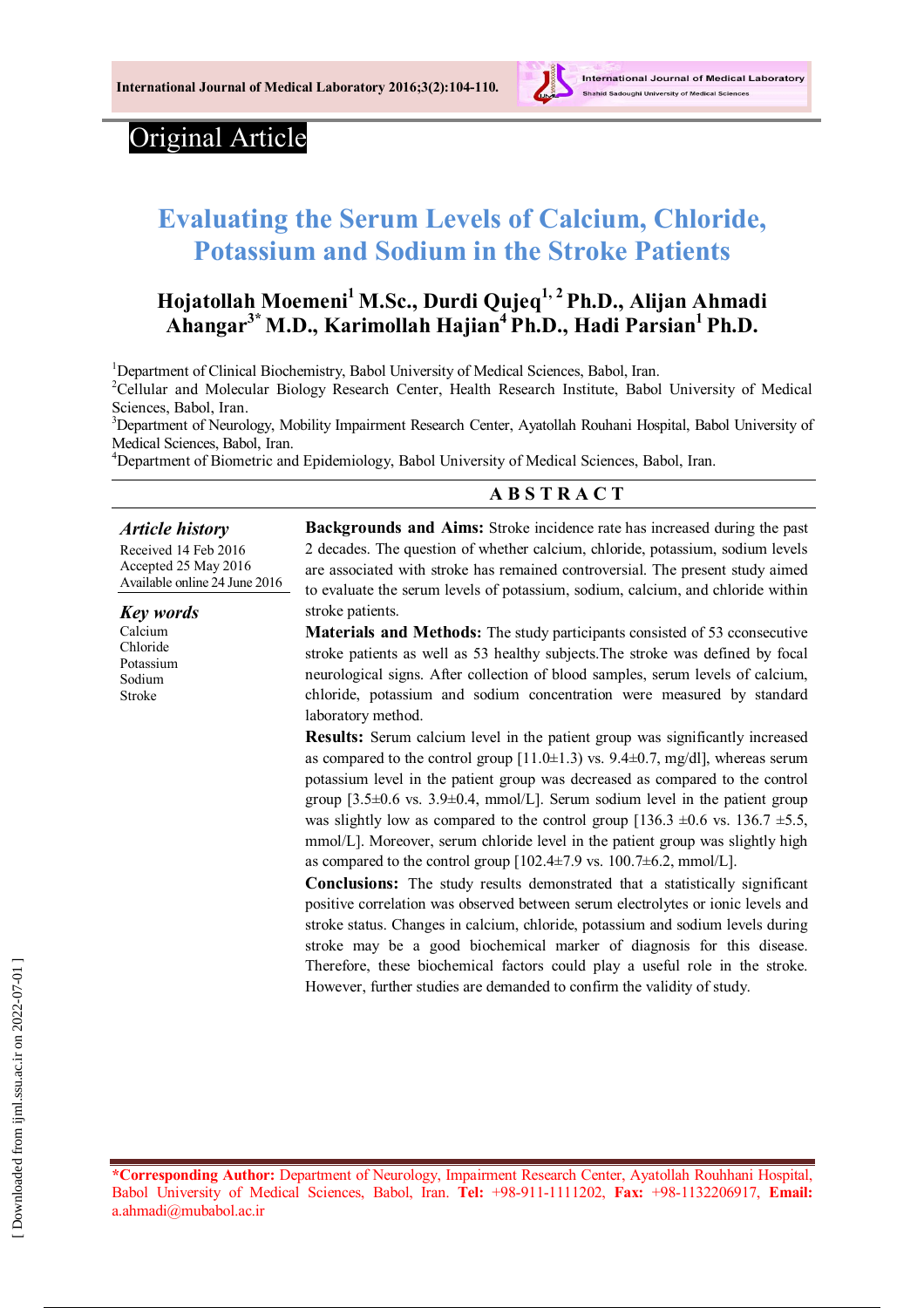# **Introduction**

Some pieces of evidence suggest that stroke is one of the most common neurological disorders within old people. Obviously, most of the survived cases of stroke have severe disability and have high costs for their families. Its incidence is well recognized to increase with increasing numbers of risk factors, such as age, hypertension, diabetes mellitus, hyperlipidemia, cardiovascular diseases. In addition, several other factors have an impact on stroke, including environment and gene. Stroke is regarded as the second cause of death among elderly people [1]. According to findings of several studies conducted on the relation between high salt intake and stroke, people with a high intake of salt, have high blood pressure and risk factors for cardiovascular diseases. The effect of sodium on blood pressure seem to be clearly well known [2, 3]. Moreover, high potassium intake were demonstrated to have inhibitory effects on the cardiovascular diseases. High levels of serum potassium lowers blood pressure due to decreased sodium level. Trace elements are essential components of biological structures, that changes in the concentration of essential trace elements may affect acute hemorrhagic stroke. As a matter of fact, increased Cd, Pb, and Fe levels; and decreased Cu, Zn, Mg, and Mn levels were observed in patients with acute hemorrhagic stroke [4]. Different studies have revealed a relatively little correlation between the level of serum calcium and stroke. On the other hand, calcium can play an important role in the body's cell necrosis. In this regard, parathyroid hormone and vitamin D are known to regulate the calcium level. Aaccumulation of intracellular calcium helps the activation of enzymes involved in the cell death. In addition, increasing its concentration in the cell also increases the area of cerebral infarction. It has been shown calcium to play an important role in the pathogenesis of stroke. Calcium increased infarct size and clinical symptoms of stroke [5, 7]. In another study, the age was introduced as the most important risk factor for stroke. Elderly patients were demonstrated to be the first victims of stroke [8]. Based on above mentioned issues, electrolytes or ionic concentrations in stroke may be regarded as an attractive issue to further improve the accuracy of predicting the individual patient's functional outcome. Thus, the present study aimed to access the potential diagnostic utility of serum calcium, chloride, potassium, and sodium levels in predicting the stroke.

#### **Materials and Methods**

Between August 1, 2012 and May 30, 2015, patients from the Ayatollah Rouhhani Hospital were invited to participate in the study. This study was conducted based on the guidelines in the declaration of Helsinki, and all procedures involving human patients were approved by our University Committee (No. 49). Written informed consent was obtained from all subjects after a full explanation of the purpose and nature of all procedures was provided. In this cross-sectional study, 53 consecutive patients (30 males and 23 female)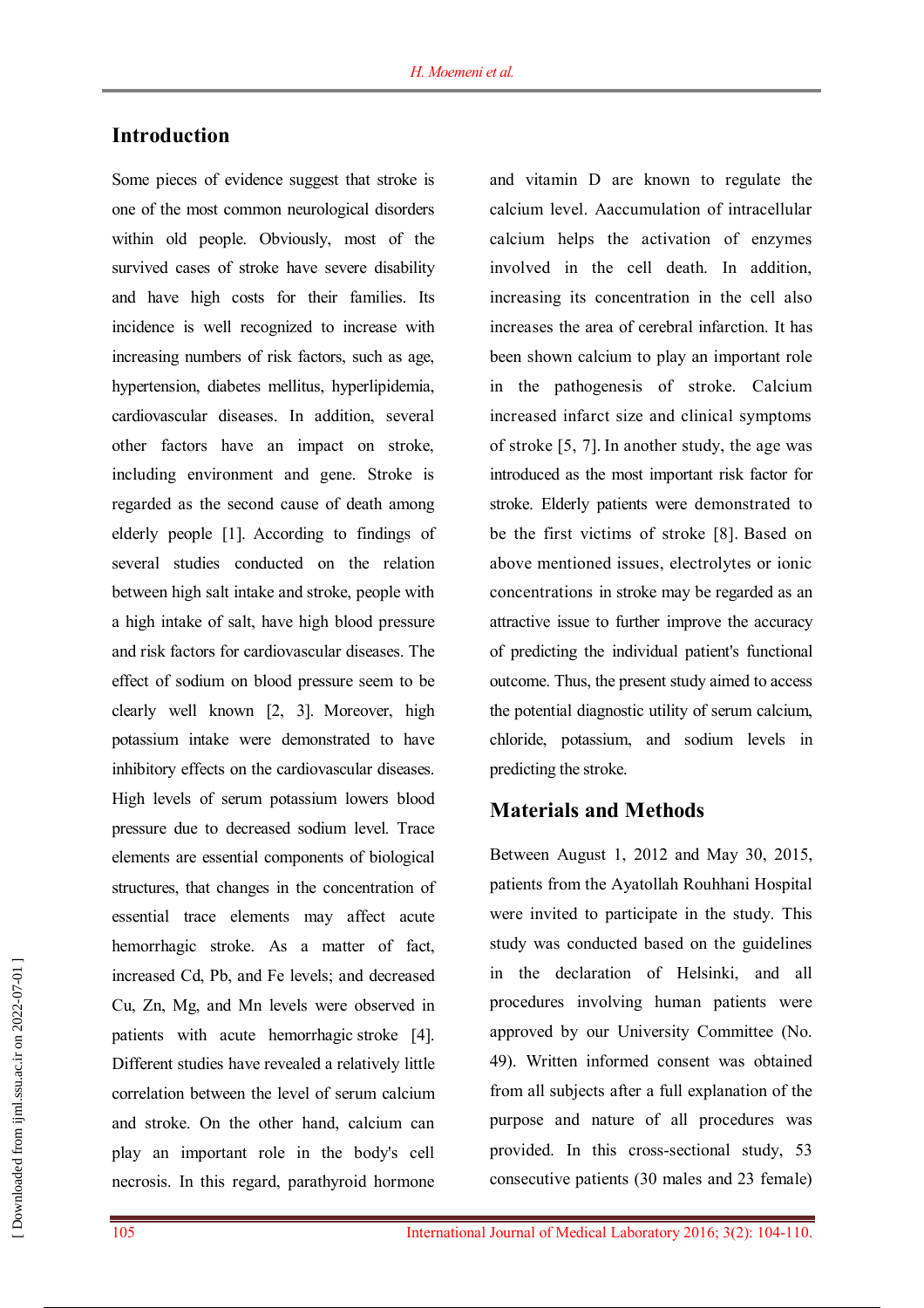were enrolled with a diagnosis of stroke who were admitted to the neurology department at the Ayatollah Rouhhani Hospital, Babol. Inclusion criteria entailed patients with stroke. In fact, stroke was defined by focal neurological signs. In addition, 53 healthy subjects (30 males and 23 females) without signs of stroke or other systemic diseases were enrolled as a healthy control group. Clinical evaluation involved complete medical history and physical examination was performed by one neurologist. Exclusion criteria included in the controls were: having vascular diseases or any risk factors for stroke and taking drugs can interfere with the concentration of elements, diabetes, kidney and myocardial infarction disease, getting damage of corticosteroids hormone. The drug can interfere with the element concentration. The study sample was collected in the section of the nerves of brain disease within 2012-2015. No blood samples were drawn for the purpose of the study unless an informed consent form was signed. Blood samples were obtained at the time of admission. After collection of blood samples, electrolyte levels were measured via a commercially available standard method. On the other hand, concentrations of serum calcium and chloride were measured using spectrophotometer model 2100 made in Spain. Serum potassium and sodium were determined by flame photometer, made in the USA, according to the manufacturer's manual.

#### **Statistical analysis**

The study data were analyzed applying SPSS for windows (version 21), according to which the results were expressed as mean value  $\pm$  SD and P-value <0.05 was considered significant. Moreover, independent samples T-test, 2 independent sample chi-square were utilized.

## **Results**

General characteristics of patients and healthy controls enrolled in the study are reported in table 1. In addition, the mean serum calcium, chloride, potassium and sodium levels were shown in table 2. The frequency of risk factors (vascular diseases, hyperlipidemia, high blood pressure, and diabetic diseases) were examined, as well (Table 3). The mean level of serum calcium, chloride, potassium and sodium were demonstrated based on gender (Table 4). The number and frequency of each risk factor in both groups of patients and controls were studied, between which a significant association was observed in regard with risk factors (Table 5).

| Variable                            |       | Total          | <b>Patient</b>   | Control          | P-value |
|-------------------------------------|-------|----------------|------------------|------------------|---------|
| Age                                 |       | $64.37\pm8.35$ | $63.45 \pm 8.68$ | $65.28 \pm 8.00$ | 0.234   |
| Gender N $(\% )$                    | Men   | $60(56.6\%)$   | $30(56.6\%)$     | $30(56.6\%)$     | >0.99   |
|                                     | Women | $46(43.4\%)$   | $23(43.4\%)$     | $23(43.4\%)$     | >0.99   |
| Hyperlipidemia $N$ (%)              |       | 58(54.7%)      | $40(75.5\%)$     | 18(34%)          | < 0.001 |
| Diabetes Mellitus N (%)             |       | $14(13.2\%)$   | $11(20.8\%)$     | $3(5.7\%)$       | 0.022   |
| Hypertension $N$ (%)                |       | 54(50.9%)      | $42(79.2\%)$     | 12(22.6%)        | < 0.001 |
| <b>Ischemic Heart Disease N (%)</b> |       | 38(35.5%)      | 33(62.3%)        | $5(9.4\%)$       | < 0.001 |

**Table 1.** General characteristics of patients and healthy controls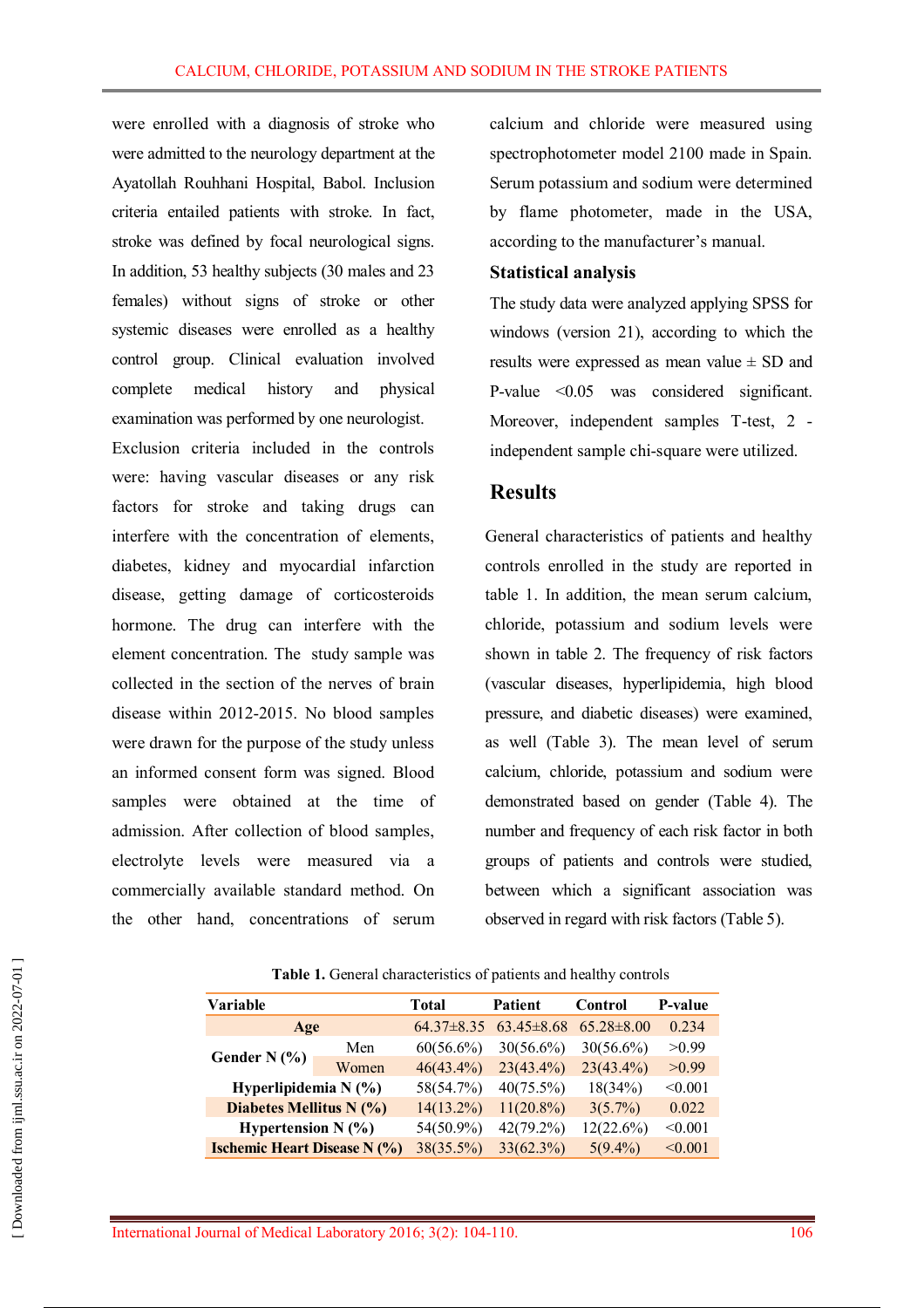|                | Calcium (mg/dl) |                     | Potassium (mmol/L) |                     | Sodium (mmol/L) |                     | Chloride (mmol/L) |                     |
|----------------|-----------------|---------------------|--------------------|---------------------|-----------------|---------------------|-------------------|---------------------|
| <b>Groups</b>  | $Mean \pm SD$   | Medium<br>(Min-Max) | $Mean \pm SD$      | Medium<br>(Min-Max) | $Mean \pm SD$   | Medium<br>(Min-Max) | $Mean \pm SD$     | Medium<br>(Min-Max) |
| <b>Patient</b> | $11.0 \pm 1.3$  | $10.8(8.1-14)$      | $3.5 \pm 0.6$      | $3.6(2.1-6.5)$      | $136.3 \pm 0.6$ | 137 (123-150)       | $102.4 \pm 7.9$   | $102(80-120)$       |
| <b>Control</b> | $9.4 \pm 0.7$   | $9.3(7.8-11.2)$     | $3.9 \pm 0.4$      | $4(3-4.6)$          | $136.7 \pm 5.5$ | 138 (121-150)       | $100.7\pm 6.2$    | $101(78-115)$       |
| <b>P-value</b> | ${}_{0.001}$    |                     | 0.455              |                     | 0.455           |                     | 0.208             |                     |

**Table 2.** The mean levels of serum calcium, chloride, potassium and sodium

**Table 3.** The frequency of risk factors (vascular diseases, hyperlipidemia, high blood pressure, and diabetic disease)

| <b>Risk Factors</b>   |          | Control N $(%)$<br>Stroke N $(\% )$ |            | Total N $(%)$ | P-value      |
|-----------------------|----------|-------------------------------------|------------|---------------|--------------|
| Hyperlipidemia        | Positive | 40 $(75.5\%)$                       | 18(34%)    |               | ${}_{0.001}$ |
|                       | Negative | 13(24.5%)                           | 34 (66%)   | 53 (100%)     |              |
| <b>Diabetes</b>       | Positive | $11(20.8\%)$                        | $3(5.7\%)$ |               |              |
| <b>Mellitus</b>       | Negative | 42 (79.2%)                          | 50 (94%)   | 53 (100%)     | 0.022        |
| <b>Ischemic Heart</b> | Positive | 33 $(62.3\%)$                       | $5(9.4\%)$ |               |              |
| <b>Disease</b>        | Negative | 20(37.7%)                           | 48 (90.6%) | 53 (100%)     | ${}_{0.001}$ |
| <b>Hypertension</b>   | Positive | 42 (79.2%)                          | 12(22.6%)  | 53 (100%)     | ${}_{0.001}$ |
|                       | Negative | $11(20.8\%)$                        | 41 (77.4%) |               |              |

|  | Table 4. The mean levels of calcium, chloride, potassium and sodium serum based on gender. |
|--|--------------------------------------------------------------------------------------------|
|--|--------------------------------------------------------------------------------------------|

| <b>Groups</b>                        | Calcium<br>(mg/dl) | <b>Potassium</b><br>(mmol/L) | Sodium<br>(mmol/L) | <b>Chloride</b><br>(mmol/L) |
|--------------------------------------|--------------------|------------------------------|--------------------|-----------------------------|
| <b>Patient with HLP</b>              | $10.32 \pm 1.25$   | $3.75 \pm 0.62$              | $135.62 \pm 5.82$  | $102.13\pm 6.82$            |
| <b>Patient Without</b><br>HLP        | $10.10 \pm 1.42$   | $3.76\pm0.51$                | $137.67\pm4.93$    | $100.92 \pm 7.58$           |
| P-value                              | 0.395              | 0.968                        | 0.023              | 0.393                       |
| <b>Patient with HTN</b>              | $10.63 \pm 1.44$   | $3.67 \pm 0.65$              | $136.89\pm 6.12$   | $136.89\pm 6.12$            |
| <b>Patient Without</b><br><b>HTN</b> | $9.79 \pm 1.04$    | $3.84\pm0.48$                | $136.19\pm4.81$    | $102.21 \pm 7.07$           |
| P-value                              | 0.001              | 0.125                        | 0.277              | 0.378                       |
| <b>Patient with DM</b>               | $10.75 \pm 1.40$   | $3.62\pm0.44$                | $136.93\pm4.34$    | $99.34\pm 6.91$             |
| <b>Patient Without DM</b>            | $10.14\pm1.30$     | $3.78 \pm 0.59$              | $136.49 \pm 5.68$  | $101.92 \pm 7.18$           |
| P-value                              | 0.108              | 0.343                        | 0.811              | 0.210                       |
| <b>Patient with IHD</b>              | $1082 \pm 1.30$    | $3.58 \pm 0.51$              | $135.82\pm 6.69$   | $102.17\pm 6.52$            |
| <b>Patient Without IHD</b>           | $9.88 \pm 1.23$    | $3.85 \pm 0.59$              | $136.96\pm4.72$    | $101.25 \pm 7.53$           |
| P-value                              | < 0.001            | 0.024                        | 0.277              | 0.531                       |

HLP=Hyperlipidemia, HTN=hypertensions, DM=diabetes Mellitus, IHD=Ischemic Heart Disease Data are presented as Mean±SD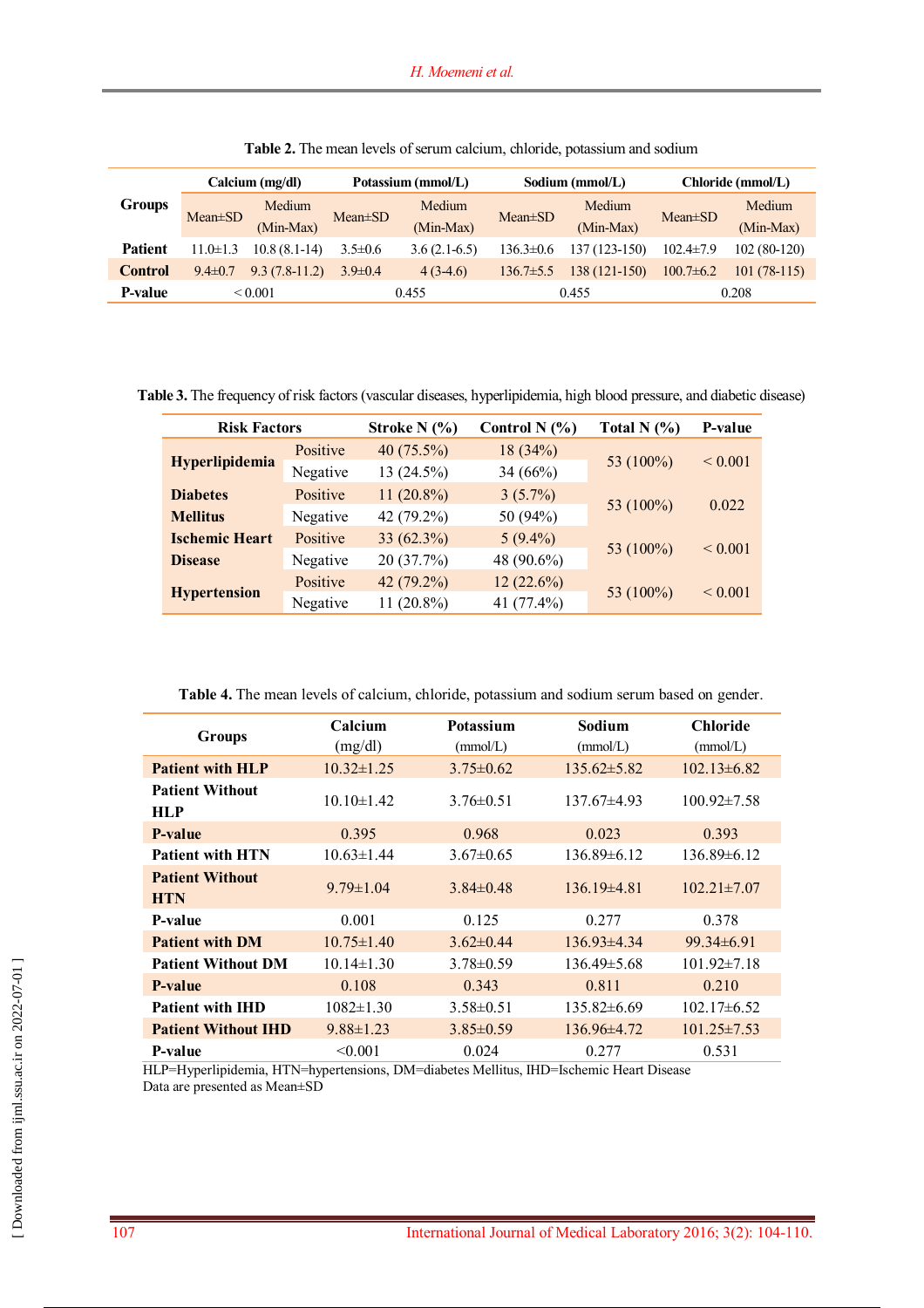| Gender      | <b>Element</b> | <b>Patient</b>    | Control           | Total             | <b>P-value</b> |
|-------------|----------------|-------------------|-------------------|-------------------|----------------|
|             | Calcium        | $11.44 \pm 1.39$  | $9.46\pm0.64$     | $10.43 \pm 1.45$  | $\leq 0.001$   |
|             | Chloride       | $101.42 \pm 6.89$ | $101.80 \pm 5.24$ | $101.61 \pm 6.07$ | 0.813          |
| <b>Male</b> | Potassium      | $3.42 \pm 0.77$   | $3.92 \pm 0.39$   | $3.67 \pm 0.65$   | 0.002          |
|             | Sodium         | $137.37\pm$       | $137.07\pm5.50$   | $137.22 \pm 4.99$ | 0.899          |
|             | Calcium        | $10.53 \pm 1.05$  | $9.37 \pm 0.82$   | $9.95 \pm 1.10$   | < 0.001        |
| Female      | Chloride       | $103.82 \pm 9.15$ | $99.28 \pm 7.18$  | $101.55 \pm 8.45$ | 0.068          |
|             | Potassium      | $3.79 \pm 0.33$   | $3.93 \pm 0.52$   | $3.86\pm0.43$     | 0.288          |
|             | Sodium         | $135 \pm 6.48$    | $136.35 \pm 5.65$ | $135.67\pm 6.05$  | 0.310          |

**Table 5.** The number and frequency of each risk factor in both groups of patients and controls

Data are presented as Mean±SD

### **Discussion**

In the present study, the possible predictive power of a series of serum electrolytes or ionic levels, involved in the stroke, were examined. Indeed, mean serum levels of calcium in the stroke group significantly increased compared to the control group, which has been confirmed in the findings of other scholars [5, 6]. Appeal et al. showed a relationship between serum calcium and acute stroke [5]. Many studies have demonstrated a relationship between reduced infarct size and serum calcium in the stroke. Other investigators reported that there was no correlation between serum calcium levels and mortality. In another study, subjects with high serum calcium levels were reported to be at increased risk of death [5, 6]. In the present study, serum potassium levels compared to the control group showed a slight decrease, which is in line with the findings of other studies [11-13]. One study indicated that serum potassium levels were associated with stroke. Hypokalemia in patients with stroke were demonstrated to be more common than in the control group, and the serum potassium levels in the patient group were reported to be lower compared to the control group. In addition, a relationship was observed between trace element status, and brain damage biomarkers in transient ischemic attack patients. The study results revealed a significant association between trace elements concentration and the studied parameters [12, 13].

In the present study, no significant difference was observed between groups of stroke patients and controls with respect to serum sodium concentration. In a study conducted on rats, the channels of Na, K and Cl could be expressed in vascular endothelial cells after stroke. This channel causes sodium and water excretion from the blood to brain cells in the brain, which inflammation starts with entry of water and sodium. In a cohort study conducted on 42,000 subjects, the relationship between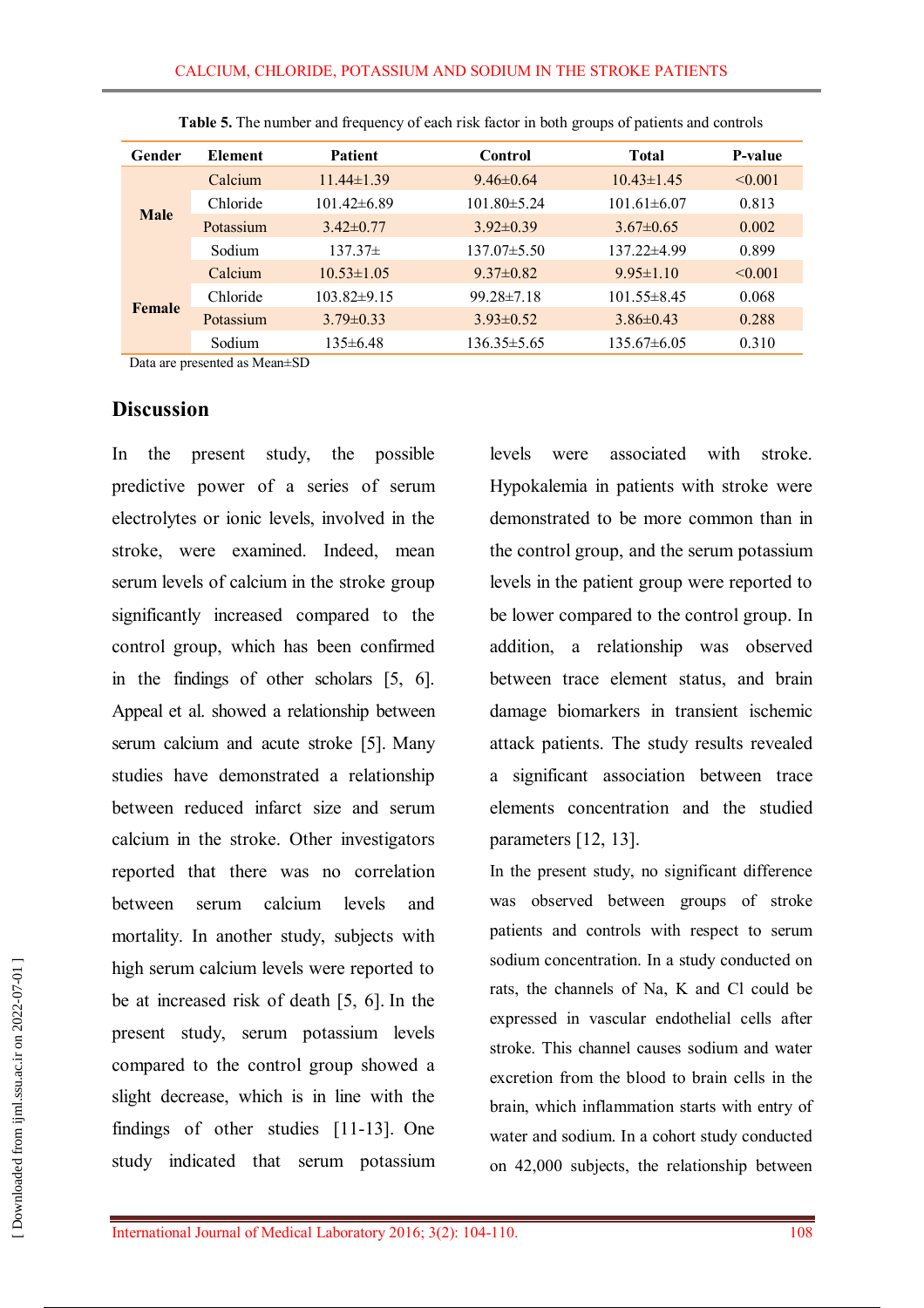diastolic blood pressure, heart disease and stroke were examined. In this study, 843 patients suffered from stroke. In fact, subjects with low blood pressure were demonstrated to have lower chance of stroke [14]. In the present study, no significant difference was observed in the serum chloride levels between control and patient groups. The relationship between admission serum calcium and phosphate levels with short- and long-term outcomes were assessed in patients with acute intracerebral hemorrhage. The study results showed that elevated admission serum calcium level, but not phosphate level, was positively associated with excellent outcome at discharge or 3 months in acute intra-cerebral hemorrhage patients [15].

Electrolyte imbalance is well recognized to be one fundamental mechanism leading to cell death during brain injury. Dietary modifications are regarded as an important means of preventing stroke. Dietary factors influencing electrolyte or ionic level may affect the risk of stroke. Electrolyte is believed to contribute to the deteioration of the brain. According to results of this study, a relationship was detected between serum ionic level and stroke. However, the question of whether electrolyte

or ionic level is associated with risk of stroke remains controversialand , thus it should be noted that further work is needed to illuminate this association. Hence, chose to continue research to evaluate the electrolyte status with more number of patients. In future studies, more number of stroke patients are recommended to be applied in order to evaluate the role of serum electrolytes. Lack of access to more patients, as well as failure to cooperate with the staff sampler can be mentioned as the limitations of this study.

# **Conclusion**

The current study results revealed that serum electrolyte levels changes may reflect stroke occurrence which may be regarded as a potential therapeutic target for diagnosis of stroke. Moreover, the findings of the current study encourage the use of serum electrolytes as a reliable biomarker for diagnosis of stroke.

#### **Conflict of Interest**

The authors declare no conflict of interest in this study.

#### **Acknowledgements**

The authors would like to thank the Vice Presidency of Research, Babol University of Medical sciences, for its financial supports  $(No. = 49)$ .

## **References**

- [1]. Afshari L, Amani R, Soltani F, Haghighizadeh MH, Afsharmanesh MR. The relation between serum Vitamin D levels and body antioxidant status in ischemic strokepatients: A case-control study. Adv Biomed Res. 2015; 28; 4:213.
- [2]. Appel LJ, Frohlich ED, Hall JE, Pearson TA, Sacco RL, Seals DR, et al. The importance of

population-wide sodium reduction as a means to prevent cardiovascular disease and stroke a call to action from the American heart association. Circulation 2011; 123(10): 1138- 143.